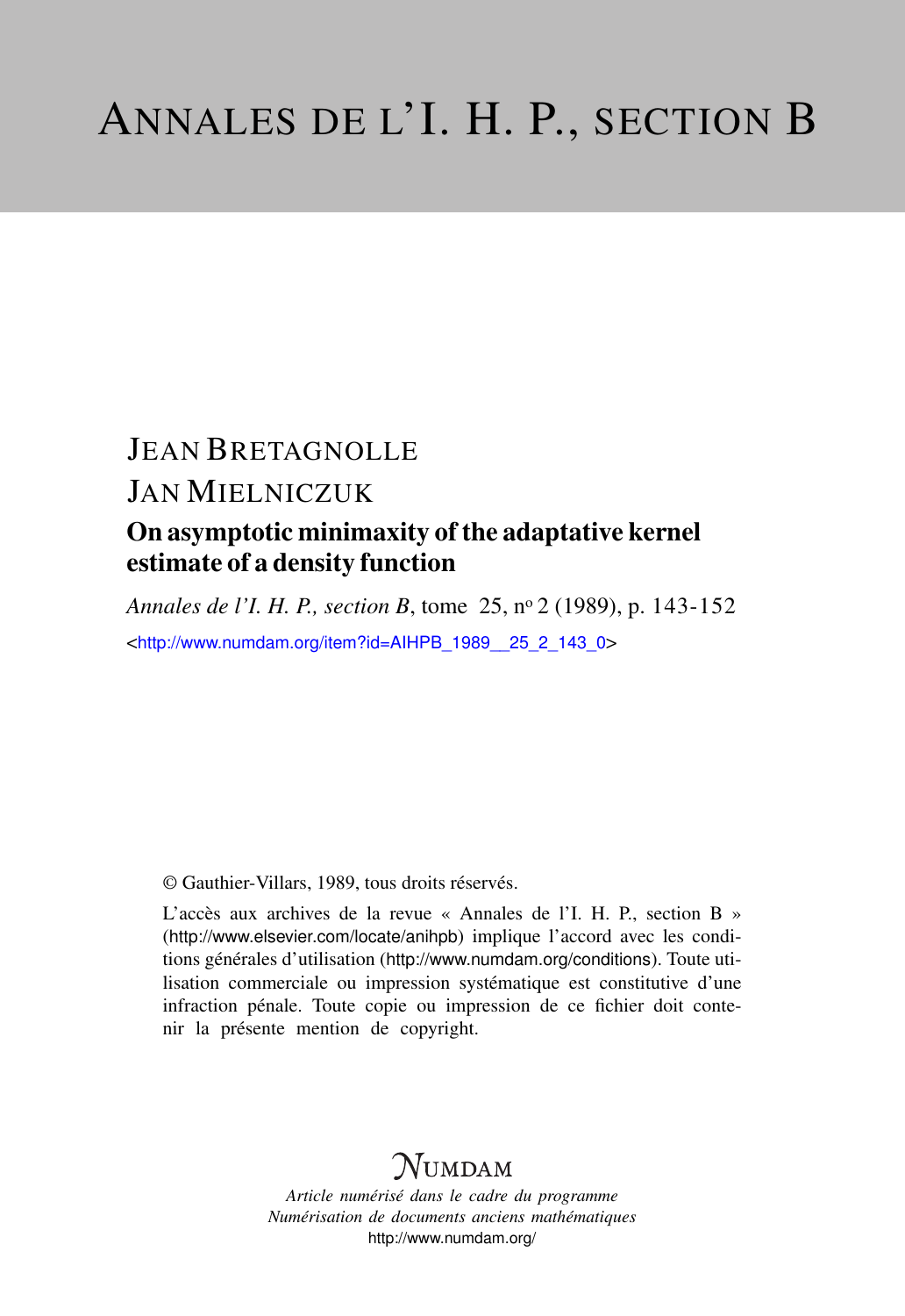Vol. 25, n° 2, 1989, p. 143-152. Probabilités et Statistiques

### On asymptotic minimaxity of the adaptative kernel estimate of a density function

by

#### Jean BRETAGNOLLE and Jan MIELNICZUK (\*)

Universite de Paris-Sud U.A. 743, C.N.R.S., Statistique Appliquée, Mathématiques, Bât. nº 425, 91405 Orsay Cedex, France

ABSTRACT.  $-$  The adaptative kernel estimate of a density function with a data dependent bandwidth arising naturally as an empirical counterpart of MSE-optimal parameter is dealt with. It is shown to be asymptotically minimax in a family of densities having bounded second derivative in a neighbourhood of 0. As a by-product a simple proof of Farell's [4] result on minimax bounds for density estimates is obtained.

Key words : Data dependent bandwidth, kernel estimator, mean square error, minimax estimate.

 $R$ ésumé.  $-$  On considère l'estimateur à noyau (adaptatif) d'une densité construit pour minimiser asymptotiquement le risque quadratique en un point. On prouve qu'il est minimax dans la famille des densités ayant une dérivée seconde bornée au voisinage du point. Du même coup on trouve une preuve simple des résultats de Farrell [4] basée sur l'inégalité de Cramer-Rao.

Mots clés : Estimateur à noyau, fenêtre adaptative, risque quadratique, estimateur minimax.

Classification  $A.M.S.$ : 62 G 05, 62 G 20.

<sup>(\*)</sup> On leave from Institute of Computer Science, Polish Academy of Sciences Warsaw, Poland. Supported by the grant of the French government, No. 93572.

Annales de l'Institut Henri Poincaré - Probabilités et Statistiques - 0294-1449 Vol. 25/89/02/143/10/\$3,00/© Gauthier-Villars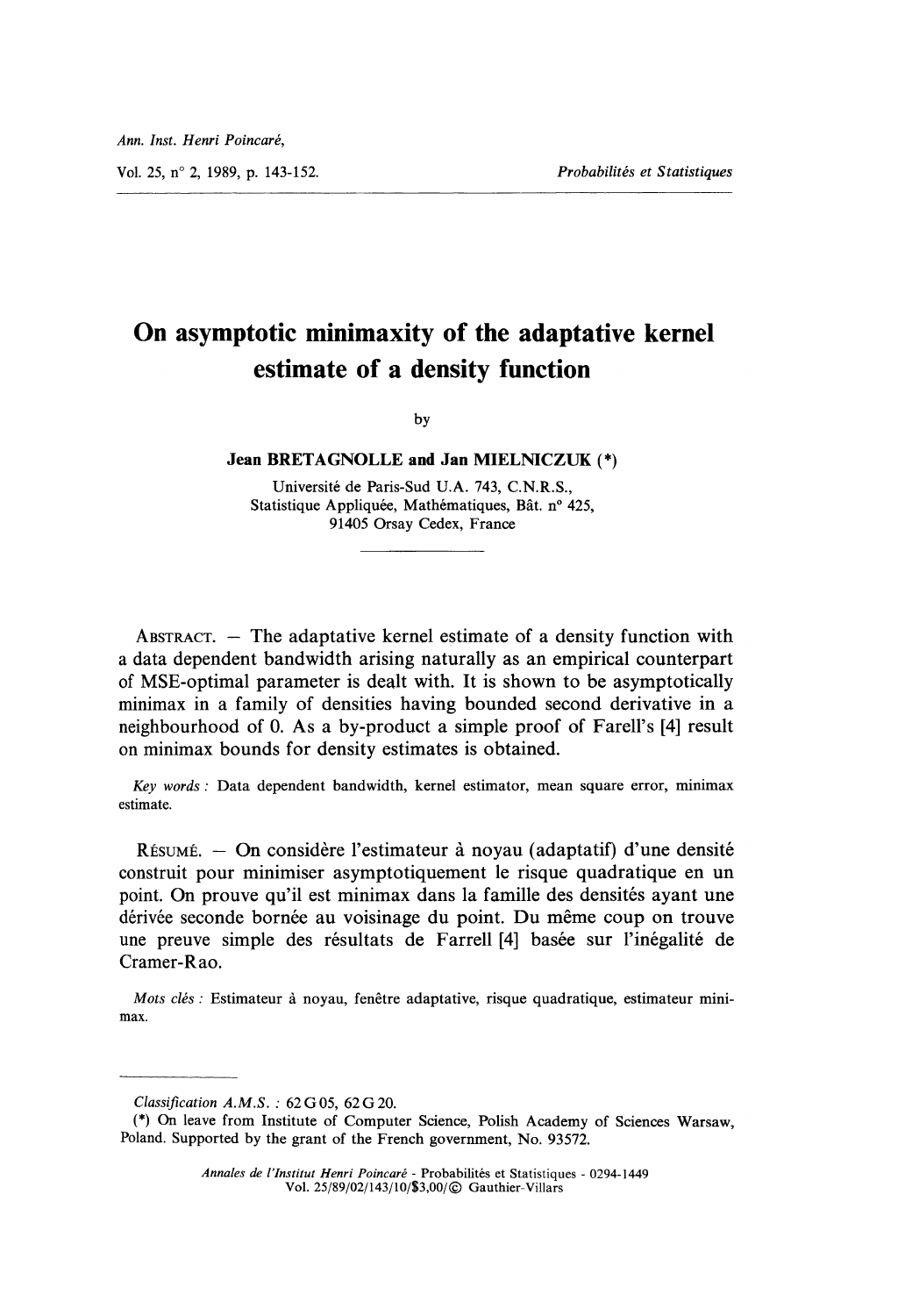#### 1. INTRODUCTION

Let  $X_1, \ldots, X_n$  be independent real random variables with a common distribution function  $F$  and a density  $f$  with respect to Lebesgue measure on R. Consider the problem of nonparametric estimation of  $f(0)$  by means of kernel estimate  $\hat{f}_h(0)$  (Parzen [7]):

$$
\hat{f}_h(x) = (nh)^{-1} \sum_{i=1}^n \mathbf{K}((x - X_i)/h)
$$
 (1.1)

where kernel K integrates to 1 and  $h = h(n)$  is a smoothing parameter (bandwidth). The natural bandwidth's choice is provided by computation of the mean square error R  $(f, \hat{f}_h) = E_f (f(0) - \hat{f}_h(0))^2$ ; under standard assumptions on K,  $f, f''$ :

$$
R(f, \hat{f}_h) = \frac{f(0)}{nh} \int K^2(y) dy
$$
  
+  $[f''(0)]^2 h^4 \left[ \int K(y) y^2 dy \right]^2 / 4 + o(1/nh + h^4)$  (1.2)

If  $f(0) f''(0) \neq 0$  minimizing main terms of (1.2) yields  $h_0$  satisfying

$$
nh_0^5 = \frac{f(0)}{[f''(0)]^2} \int K^2(y) dy / \left[ \int K(y) y^2 dy \right]^2
$$
  

$$
n^{4/5} R(f, \hat{f}_{h_0}) = \frac{5}{4} \left\{ [f(0)]^4 [f''(0)]^2 \times \left[ \int K^2(y) dy \right]^4 \left[ \int K(y) y^2 dy \right]^2 \right\}^{1/5} + o(1)
$$
 (1.3)

Replacing  $f(0)$  and  $f''(0)$  by some preliminary estimates we get a natural empirical counterpart  $\hat{h}_{0,n}$  of  $h_0$  with the following property of the resulting adaptive estimate (Woodroofe [11])

$$
\mathbf{R}\left(f, f_{\hat{h}_{0,n}}\right)/\mathbf{R}\left(f, \hat{f}_{h_{0}}\right) \to 1 \quad \text{as } n \to \infty \tag{1.4}
$$

(Recall that  $h_0$  and  $\hat{h}_{h_0}$  depend on n.)

The problem of finding suitable modification of (1.1) which for fixed density f will yield smaller mean square error attracted attention of many authors. The proposed methods consist in bias reduction by considering of so-called Parzen kernels (Parzen [7]), geometric extrapolation (Tarell and Scott [10]) or choosing appropriately constructed bandwidths depending on data and point at which density is estimated (Abramson [1]). Such procedures usually yield an estimate which is not a bona fide density function although there exist methods to tackle with this problem  $(cf. Gajek [5])$ . All these results, however, leave unanswered the question about possible improvement or kernel estimate uniformly over reasonable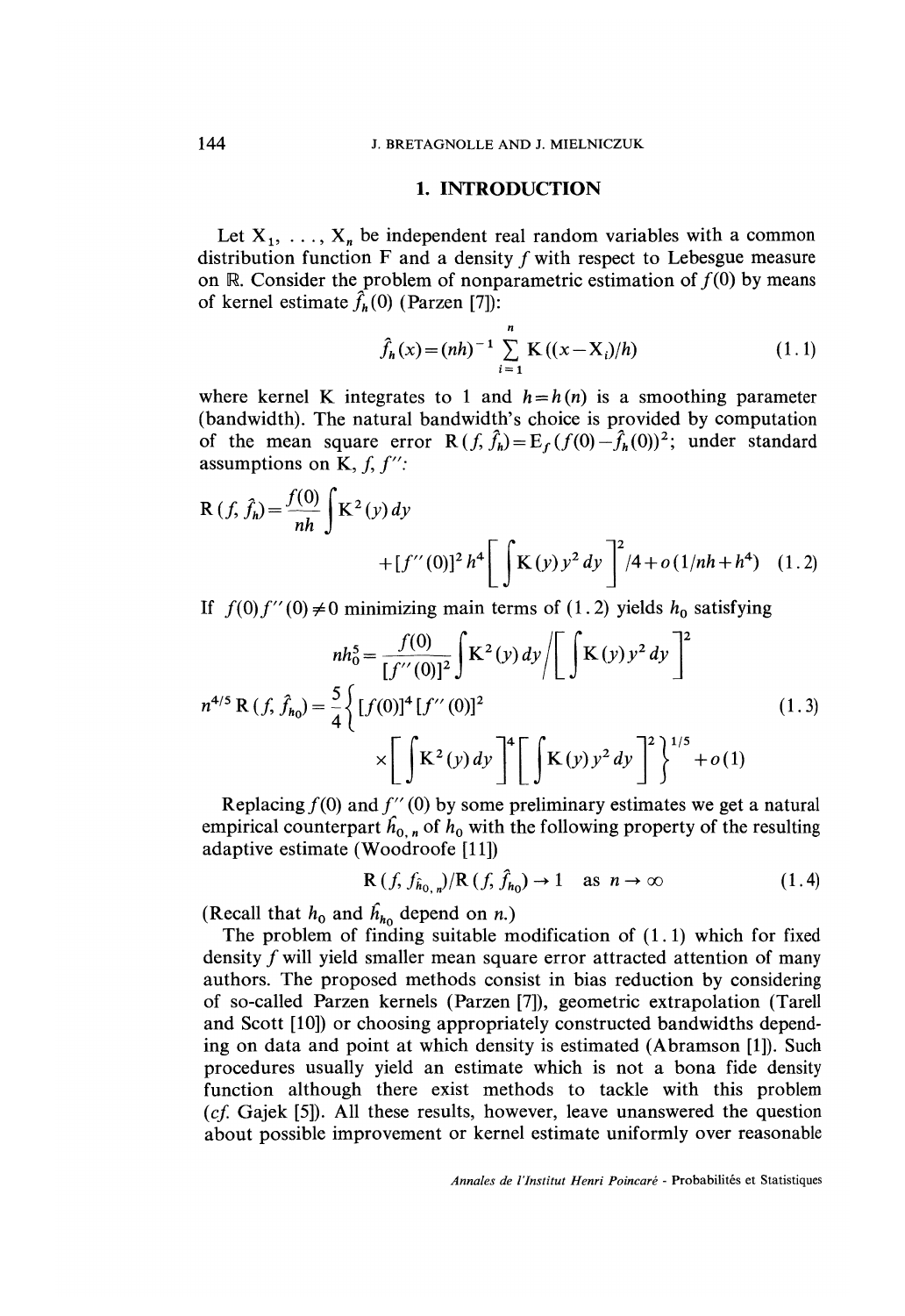family of densities. For example, Farrell's [4] result shows that it is not possible to get a better rate than  $n^{-4/5}$  when considering the family  $\mathscr F$  of densities having bounded second derivative in a neighbourhood of 0 but improvement of a constant is a priori possible. For the related problems in the area of global estimation we refer to Bretagnolle and Huber [3]. We show however that the answer to this question is negative, namely that the adaptive kernel estimator is asymptotically minimax in  $\mathscr F$ . The method is to construct a parametric family  $\{f_{\theta}\}\$  of densities intrinsically joined with the kernel estimate  $\hat{f}_h$ , for which  $\{f_0\} \subset \mathcal{F}$  and

$$
\sup_{f \in \{f_{\theta}\}} R(f, f_n) / R(f, f_h)
$$

can be minorized for an arbitrary estimate  $f_n$  of  $f(0)$ . As a by-product, Farrell's result on a minimax bound for density estimates is obtained.

Note. - Our referee pointed out to our attention two recent preprints from Brown and Farrell [12] and from Donoho and Liu [13]: Estimating  $f(0)$  in various families (slightly different of ours) they compare minimax lower bounds (on all estimators) to minimax lower bounds on kernel estimators or linear procedures. Brown and Farrell give tables for finite samples.

#### 2. THE CONSTRUCTION

From now on we will impose the following conditions on K and  $h(n)$ : (a) kernel K is a function integrating to 1;

- (b)  $\{x: K(x) \neq 0\} \subset [-A, A]$  for some  $0 < A < \infty$ ;<br>(c)  $\alpha = \sup_{x} |K(x)| = K(0);$
- 
- (d)  $\beta = \int K^2(y) dy \leq \alpha;$
- (e)  $h(n) \rightarrow 0$  and  $nh(n) \rightarrow \infty$ .

Let us observe that if K is *nonnegative* function such that  $(a)$  and  $(c)$ hold, then (*d*) is automatically satisfied.

Let us denote  $f_0$  an arbitrary smooth density equal to 1 on  $[-1/4, 1/4]$ and put  $K_h(.) = h^{-1} K(.)/h$ . From now on we will assume that  $4A h \le 1$ so that the support of  $K_h$  is contained in  $[-1/4, 1/4]$ . We define  $e_h$  by

$$
1 + \lambda e_h(x) = \mathbf{K}_h(-x) \quad \text{where} \quad \lambda^2 h = \beta - h \quad (x \in \mathbb{R}) \tag{2.1}
$$

(we center and reduce  $K_h$  wrt  $f_0$ ), thus

$$
E_f(e_h) = 0, \qquad E_f(e_h^2) = 1 \tag{2.2}
$$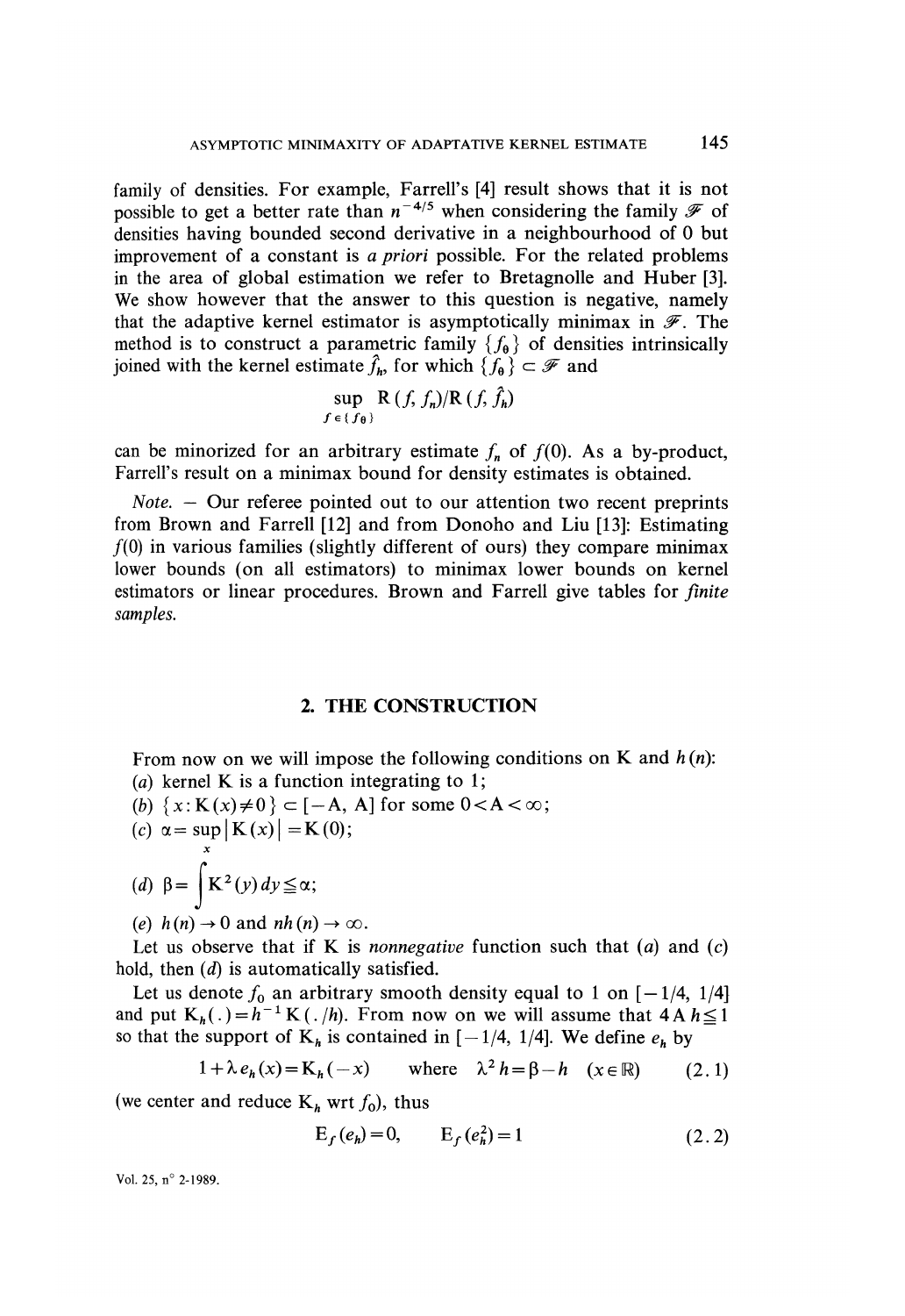Moreover, using  $(c)$  we get

$$
\|e_h\|_{\infty} \leq (\alpha + h)/\lambda \, h. \tag{2.3}
$$

Let  $\theta$  be some real number. If we assume  $\rho_h(\theta) = |\theta| (\alpha + h)/\lambda h \leq 1/2$ ,  $f_{\theta, h} = f_0 (1 + \theta e_h)$  is a density. We shall use parametric families  $\mathscr{F}_{\Theta, h} = \{ f_{\Theta, h} | \theta \in \Theta \}$  where sup  $\rho_h(\theta) \leq 1/2$ .

The density  $f_{\theta,h}$  can be represented in the equivalent way

$$
f_{\theta, h}(x) = f_0(x) (1 + \theta (h/(\beta - h))^{1/2} (K_h(-x) - 1)).
$$

Let  $f_n = f_n (X_1, \ldots, X_n)$  denote arbitrary estimate of  $f (0)$ . The results are based on the following

LEMMA. - Let  $r_0$  be  $(\alpha - \beta)/\beta$ . Taking at stage  $n \Theta_n = [-\Theta_{\text{max}}, \Theta_{\text{max}}]$ where  $n \Theta_{\text{max}}^2 = T > 1$ , we have

$$
\lim_{n} \inf_{f_n} \sup_{\theta \in \Theta_n} \frac{R(f_\theta, f_n)}{R(f_\theta, \hat{f}_n)} \ge \begin{cases} 1 - (r_0^2 \, \text{T})^{-1} & \text{for} \quad r_0 > 0 \\ (1 - \text{T}^{-1/2})^2 & \text{for} \quad r_0 = 0 \end{cases} \tag{2.4}
$$

*Proof.* – First we observe that, since  $nh(n) \rightarrow \infty$  by condition (e), the condition on  $\rho_h(\theta)$  is asymptotically fulfilled as lim sup  $\rho_h(\theta) = 0$ .

$$
n\quad \theta \in \Theta_n
$$

Further

$$
E_{\theta}\hat{f}_h(0) = \int (1 + \lambda e_h(x)) f_0(x) (1 + \theta e_h(x)) dx = 1 + \lambda \theta,
$$

thus the bias  $E_{\theta} \hat{f}_h(0) - f_{\theta}(0) = \theta (\beta - \alpha)/\lambda h$ . Moreover

$$
n \operatorname{Var}_{\theta} \hat{f}_{h}(0) = \operatorname{E}_{\theta} (1 + \lambda e_{h} - (1 + \lambda \theta))^{2}
$$
  
=  $\lambda^{2} \int f_{0}(x) (1 + \theta e_{h}(x)) (e_{h}^{2}(x) + \theta^{2} - 2 \theta e_{h}(x)) dx$ 

and straightforward computations using  $(2.1)$ ,  $(2.2)$  and  $(2.3)$  give:

$$
n \operatorname{Var}_{\theta} \hat{f}_h(0) = \lambda^2 (1 + O(\rho + \theta^2)). \tag{2.5}
$$

Thus using variance-squared bias decomposition of R  $(f_{\theta}, \hat{f}_{h})$  we have

$$
R(f_{\theta},\hat{f}_{h})\leq (\theta(\beta-\alpha)/\lambda h)^{2}+\lambda^{2} n^{-1} (1+O(\rho)).
$$

On the other hand, putting  $\varphi(\theta) = E_{\theta}(f_n(0))$  and using Cramer-Rao's bound,

$$
\mathbf{R}\left(f_{\theta}, f_{n}\right) \geq \left(\varphi\left(\theta\right) - \left(1 + \theta\left(\alpha - h\right)/\lambda h\right)\right)^{2} + \left(\varphi'\left(\theta\right)\right)^{2}/n \operatorname{I}\left(\theta\right),
$$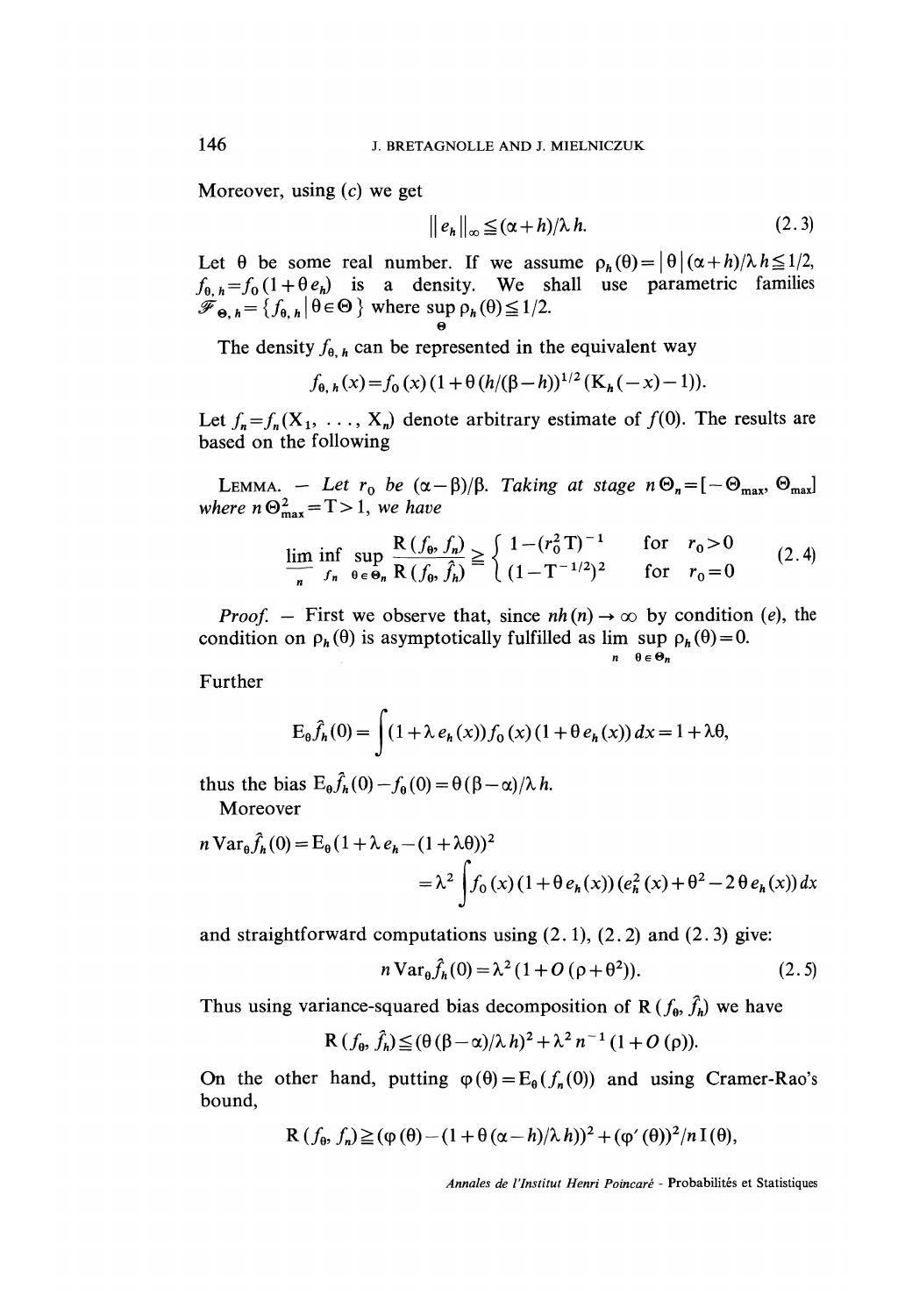where

$$
I(\theta) = \int f_{\theta}(x) \left[ \frac{\partial}{\partial \theta} (\log f_{\theta}(x)) \right]^2 dx
$$
  
= 
$$
\int f_0(x) e_h^2(x) (1 + \theta e_h(x))^{-1} dx = 1 + O(\rho)
$$

(Cramer-Rao's conditions are fullfilled since all expressions are polynomial wrt  $\theta$ ). Denoting by R ( $\hat{f}_n/f_n$ ) the ratio of the respective mean square errors we have

$$
(1+O(\rho+\theta^2)) R(f_n/\hat{f}_n) \geq \frac{n(\phi(\theta)-(1+\theta(\alpha-h)/\lambda h))^2+(\phi'(\theta))^2}{n\theta^2(\lambda-((\alpha-h)/\lambda h))^2+\lambda^2}.
$$

Setting  $\varphi(\theta) = 1 + \lambda \theta + \lambda Y(\theta)$ ,  $b = \beta - h$ ,  $a = \alpha - h$ , we get, using (2.1):

$$
(1+O(p+\theta^2)) R (f_n/f_n)
$$
  
\n
$$
\geq {n (\theta(b-a)+b \,Y)^2 + b^2 (1+Y')^2}/ {n \theta^2 (b-a)^2 + b^2}
$$
 (2.6)

Substituting  $x = \theta n^{1/2}$  and

$$
y(x) = -n^{1/2} Y(\theta)
$$
 and  $r = (a-b)/b$ 

we obtain

$$
(1+O(p+\theta^2)) R(f_n/\hat{f}_n) \geq \frac{\{(y+rx)^2 + (1-y')^2\}}{\{r^2 x^2 + 1\}}
$$
 (2.7)

Since lim sup  $(\rho(\theta) + \theta^2) = 0$  then denoting by  $\tau_v$  the supremum of the n e

above expression on  $[-T^{1/2}, T^{1/2}]$  it is enough to show that  $\tau_y$  is bounded from below by the expressions given in (2. 4). Let us proceed by contradiction. Assume that  $\tau_v \leq 1$  and consider R defined by:

$$
R(t) = \{ (ty + rx)^2 + (1 - ty')^2 \} / \{ r^2 x^2 + 1 \}.
$$

Since R (*t*) is convex, with R (1)  $\leq \tau_y \leq 1 \leq R$  (0), R' (0)  $\leq$  0, thus  $rxy - y' \leq 0$ . Whence putting  $y(x) = z(x) \exp(rx^2/2)$  we obtain that z is nondecreasing. Observe futher that  $\overline{y}(x) = -y(-x)$  provides the same bound  $\tau$ . Thus, by convexity,  $\tau$  is greater that the bound obtained for  $(y+\bar{y})/2$ . In other words, we can assume y an odd function, whet, together with  $z(0)=0$ implies  $y(x) \ge 0$  for  $0 \le x \le T^{1/2}$ .

Consider first the case  $r_0 > 0$ . Note that  $r > r_0$ . Since y is positive on [0,  $T^{1/2}$ ] it is sufficient to verify that inequality holds at  $x = T^{1/2}$  where (using  $y \ge 0$ ) it is implied by  $r_0^2$  T  $\ge (1 + r_0^2$  T)  $(1 - (r_0^2 T)^{-1})$ .

For  $r = r_0 = 0$  we argue as follows: if  $y(T^{1/2}) \leq 1 - T^{-1/2}$  then in view of  $y(0) = 0$  there exists  $s \in [0, T^{1/2}]$  such that  $y'(s) \leq T^{-1/2} - 1/T$  and  $1 - y'(s) \geq 1 - T^{-1/2}$ ,  $\Box$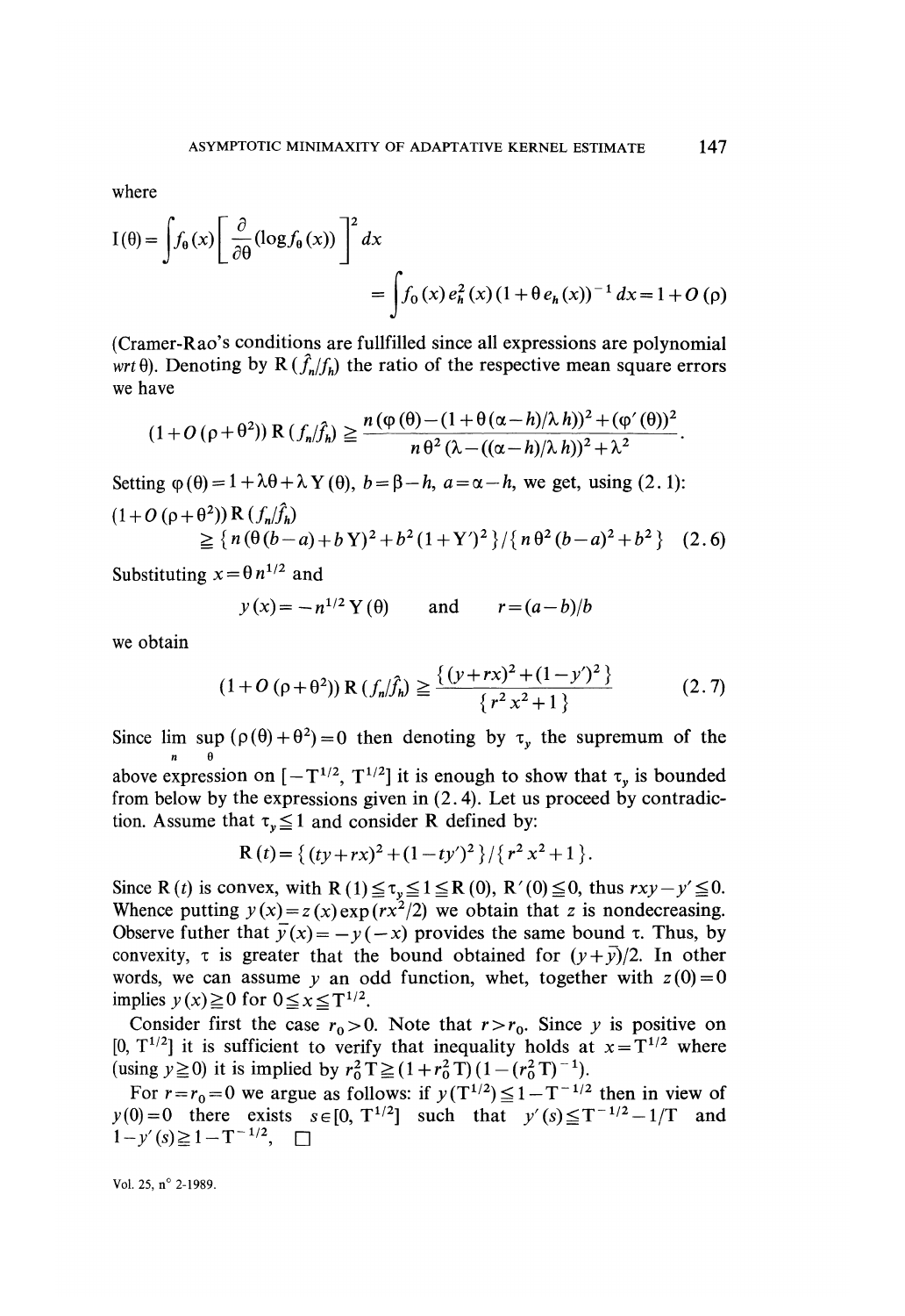#### 3. RESULTS

Let us define by  $\Phi(\gamma, L) (\gamma = k + \alpha, 0 < \alpha \leq 1)$  the class of functions possessing k-th order derivative ( $k \ge 1$ ) such that for  $-1/4 \le x$ ,  $y \le 1/4$ 

$$
\left| f^{(k)}(x) - f^{(k)}(y) \right| \leqq L \left| x - y \right|^\alpha. \tag{3.1}
$$

We will show that the lemma yields in straightforward manner the minimax bounds on density estimates (Farrell [4]), see also theorem 5 .1 in Ibragimov, Hasminskii [6]).

COROLLARY 1.

$$
\lim_{n} \mathop{\text{Inf}}_{f_n} \mathop{\text{Sup}}_{f \in \Phi(\gamma, L)} n^{2\gamma/(2\gamma + 1)} \mathop{\text{R}}_{\gamma}(f_n, f) > 0.
$$

*Proof.*  $-$  In order to prove the corollary 1 let us consider an arbitrary, nonuniform kernel satisfying conditions  $(a) - (d)$  and such that Hölder condition (3.1) is satisfied by  $K^{(k)}$  with constant C(K) and the power  $\alpha$ . It is easy to see that in this case  $f_{\theta}$  defined by (2.3) satisfy

$$
\left|f_{\theta}^{(k)}(x) - f_{\theta}^{(k)}(y)\right| \leq \theta C(K) \left|x - y\right|^{\alpha} h^{-k-1/2-\alpha} (\beta - h)^{-1/2}.
$$

Thus if  $\varepsilon > h$  and

$$
L^{2} = \theta^{2} C^{2}(K)/h^{2\gamma+1}(\beta - h)
$$
 (3.2)

then  $f_{\theta} \in \Phi(\beta, L)$ . Under assumption  $nh^{2\gamma + 1} = C$  the condition (3.2) is equivalent to the following condition on the range of  $\theta$ :  $\theta \in [-\Theta_{\text{max}}, \Theta_{\text{max}}]$ where  $n\Theta_{\text{max}} = L^2 C(\beta - \varepsilon)/C^2(K)$ . Observe also that the proof of the lemma yields for sufficiently large n

$$
\inf_{\theta} \mathsf{R} (f_{\theta}, \hat{f}_{\theta}) \geq (\beta - \varepsilon) n^{-2\gamma/(2\gamma + 1)} \mathsf{C}^{-1/(2\gamma + 1)}
$$

Thus using (2.4) we obtain  $(r_0 > 0)$  $(1+o(1))$  R  $(f_{\theta}, f_n) n^{2\gamma/(2\gamma+1)} C^{1/(2\gamma+1)}(\beta-\varepsilon)^{-1} \geq 1-C^2(K)/(r^2L^2C(\beta-\varepsilon)).$ Whence we obtain that  $\lim_{n \to \infty} \sup_{\theta} R(f_{\theta}, f_{n}) n^{2\gamma/(2\gamma + 1)}$  is bounded from below

by

 $(1-a/C) C^{-1/(2\gamma+1)}(\beta-\varepsilon)$  where  $a=C^2(K)/rL^2(\beta-\varepsilon)$ .

It is easy to check that the maximum of the above expression is attained at  $C = a(2\gamma + 1)$  and is equal to

$$
L(\varepsilon) = \left(\frac{2\gamma+1}{2\gamma+2}\right) \left(\frac{rL^2(\beta-\varepsilon)}{(2\gamma+2)C^2(K)}\right)^{1/(2\gamma+1)}(\beta-\varepsilon).
$$

Since  $\epsilon > 0$  can be chosen arbitrarily this gives the bound equal to  $L(0)$ , for  $\gamma = 2$  L(0) = (5/6) (r L<sup>2</sup>  $\beta^{6}/6$  C<sup>2</sup> (K))<sup>1/5</sup>.  $\square$ 

Let  $\| \cdot \|$  denote supremum norm on  $[-1/4, 1/4]$ . We will prove.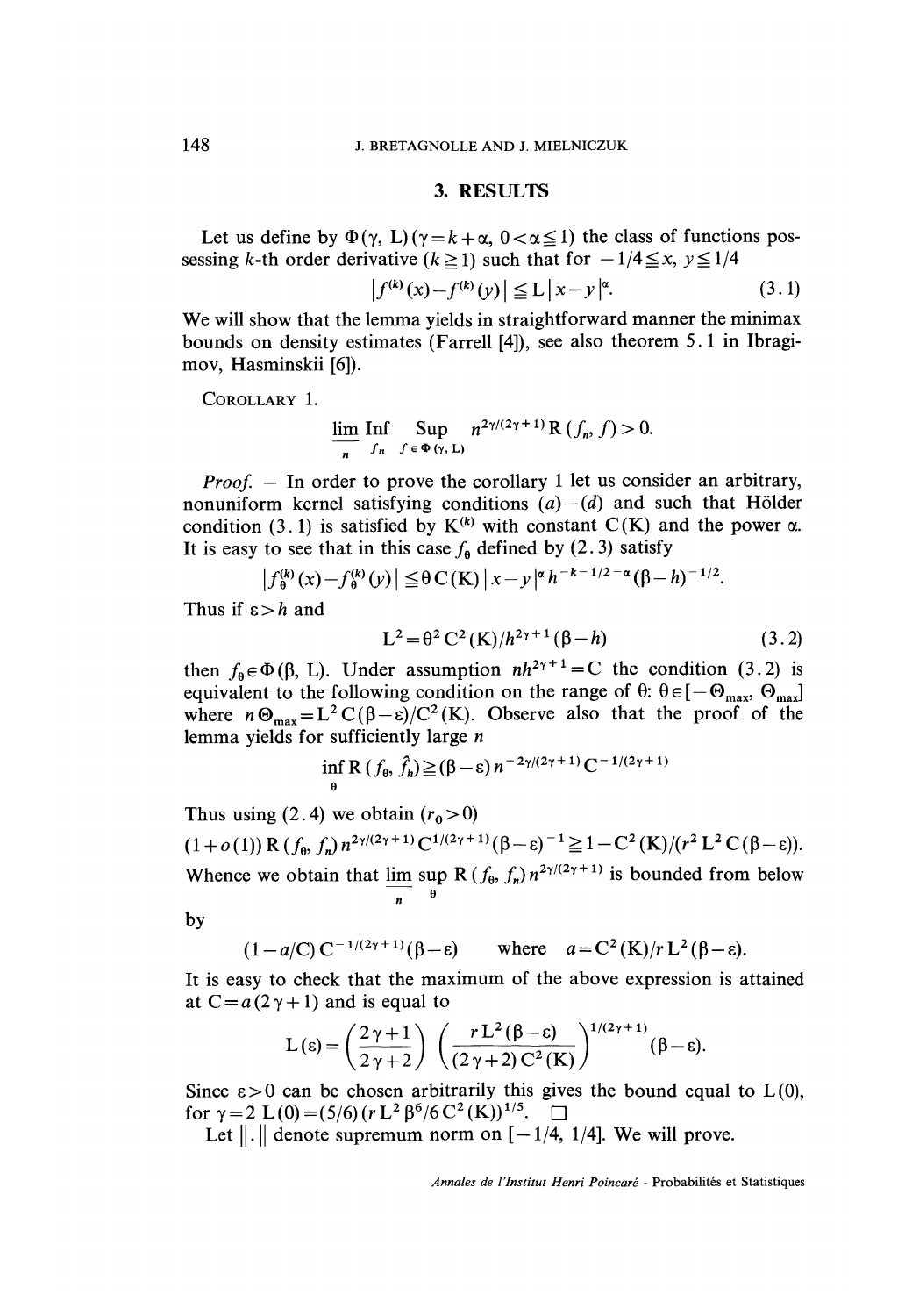COROLLARY 2. - Let  $\mathcal F$  be a family of twice differentiable densities such that  $||f''|| < \infty$ . Let K be nonuniform kernel satisfying conditions (a) - (d) such that  $K''$  exists and is bounded. Let  $\hat{f}(n, K, C)$  be the kernel estimate of  $f(0)$  with  $nh^5 = C$ .

There exists a constant  $D(K)$  depending only on K such that

$$
\lim_{n} \inf_{f_n} \sup_{\mathscr{F}} R(f, f_n) / R(f, \hat{f}(K, n, C)) \geq 1 - D(K) / C.
$$

*Proof.* - Put  $\delta = \sup|K''|$  and let range of  $\theta$  be defined by  $n\Theta_{\text{Max}}^2 = C \beta \delta^{-2}$ . Since  $\theta^2/h = o(1)$  for such choice of  $\theta$  and h, we have  $||f_{\theta}|| \leq 2$  for sufficiently large *n*. Moreover, it is easy to see that

$$
||f^{\prime\prime 2}|| = n \theta^2 \delta^2/(\beta - h) nh^5 = n \theta^2 \delta^2/\beta C + o(1).
$$

Thus  $||f''^2|| \le 2$  for sufficiently large *n*. The relation (2.4) yields the conclusion of the corollary with bound greater than  $1 - \delta^2/(r^2 \beta)$  C. conclusion of the corollary with bound greater than  $1 - \delta^2/(r^2 \beta)$  C.

The Corollary 2 should be compared with the following result. Let  $\alpha \in [\alpha_0, \alpha_1]$  where  $0 < \alpha_0 < \alpha_1 < \infty$ . S<sub>o</sub> will stand for an interval  $[-s_0, s_0]$ and  $\mathscr{F}_n$  consists of densities of the following form:

(a)  $f(x) = \alpha + \beta x + r(x), x \in \mathbb{R}$ ;

(b)  $|r(x)| \leq mx^2, x \in S_0$ .

It is easy to see that  $\mathscr{F}_{\alpha}$  is nonempty for every choice of  $r(x)$  satisfying  $(b)$  if

$$
\int_{S_0} (\alpha_1 + mx^2) dx \le 1
$$

and

$$
|\beta| \leq \beta_1
$$
 and  $\alpha_0 - \beta_1 s_0 - ms_0^2 \geq 0$ .

Put  $\mathscr{F} = \bigcup \mathscr{F}_{\alpha}$ , summation being over  $\alpha \in [\alpha_0, \alpha_1]$ . It is known (cf. Sacks and Ylvisacker [9] and Sacks and Strawderman [8]), respectively that the kernel estimate  $f_n^*$  based on Epanechnikov kernel and kernel estimate  $f_n^*$  based on Epanechnikov kernel and m)  $n^{-1/5}$ ) is asymptotically minimax in  $\mathscr F$  against the class of kernel estimates  $\hat{f}_n$  with deterministic bandwidths, namely

$$
(\inf_{\hat{f}_n} \sup_{f \in \mathscr{F}} \mathbf{R}(f, \hat{f}_n))/\sup_{f \in \mathscr{F}} \mathbf{R}(f, f_n^*) \to 1
$$

but it is not asymptotically minimax against all possible choices of  $f_n$  i.e. there exists an estimate  $\tilde{f}_n$  such that

$$
\inf_{n \ge n_0} \inf_{f \in \mathcal{F}} R(f, f_n^*)/R(f, \bar{f}_n) \ge 1 + a
$$

for some  $a > 0$ .

The link of this result with our Corollary 2 is the following. It is clear that under the imposed assumptions  $\{f_{\theta}\}\subset\mathscr{F}$  for appropriate choice of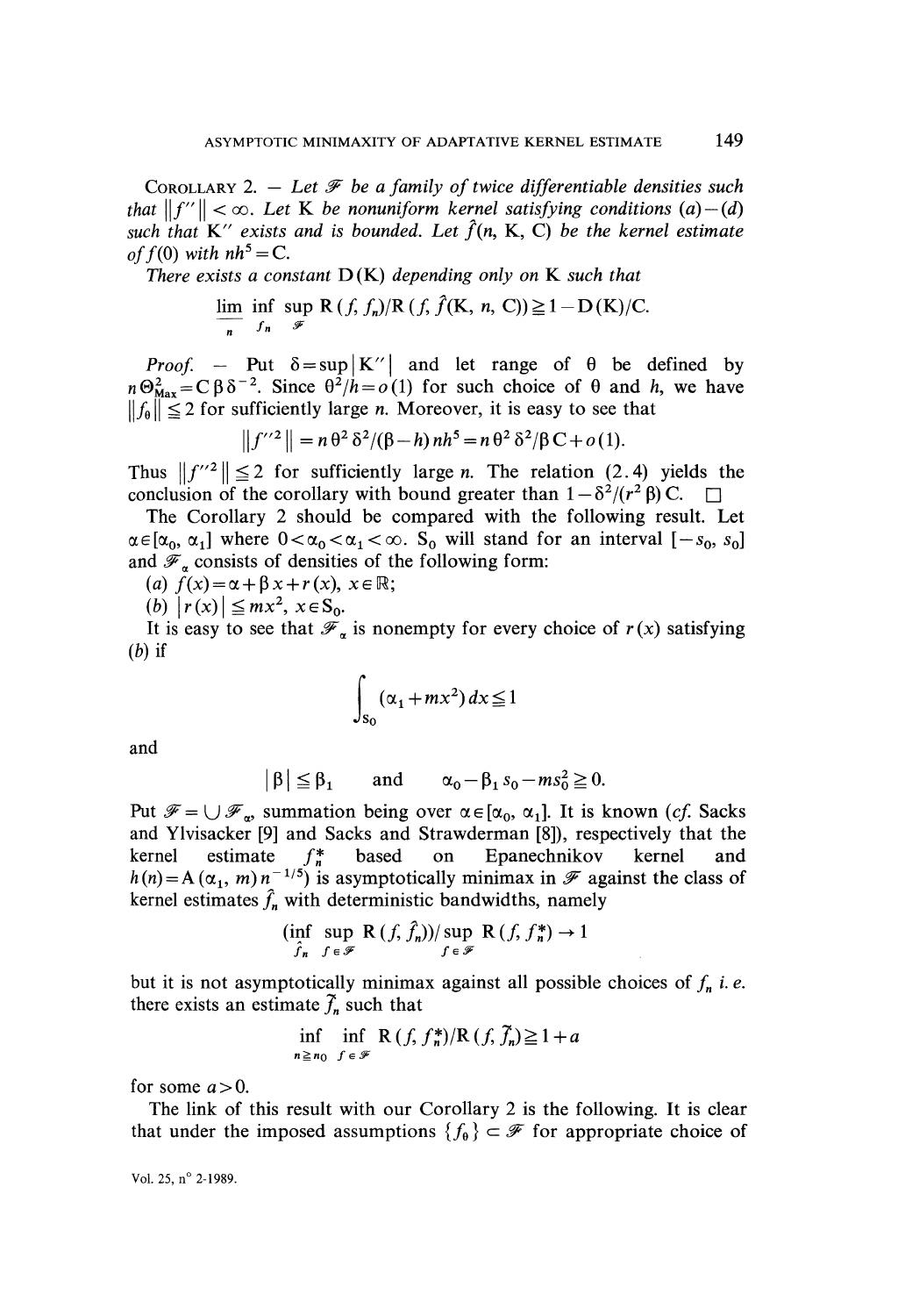$s_0$ ,  $\alpha_1$  and m. Thus taking in Corollary 2 the Epanechnikov kernel for K and  $h(n) = A(\alpha_1, m) n^{-1/5}$  we obtain that there exists  $\theta_0$  such that

$$
R(f_{\theta_0}, \bar{f}_n)/R(f_{\theta_0}, f_n^*) \ge 1 - c
$$

for some small positive number  $c$ . At the same time

$$
\inf_{\theta} \mathbf{R} (f_{\theta}, f_{n}^{*})/\mathbf{R} (f_{\theta}, \tilde{f}_{n}) \geq 1 + a.
$$

Thus Sacks and Strawderman's result shows that it is not possible to replace the lower bound in the Corollary 2 by 1. However we will show that the adaptive kernel estimate is asymptotically minimax among all estimates  $f_n$ .

Put  $\gamma = \int K(y) y^2 dy$  and consider the following adaptive kernel estimate

( $cf.$  Woodroofe [11]). Let H be symmetric two times differentiable kernel with a compact support and let  $\bar{f}_6(0)$  be a kernel estimate of  $f(0)$  defined in (1.1) pertaining to the kernel H and bandwidth sequence  $\delta(n)$ . Denote by  $\tilde{f}_\delta^{\prime\prime}(0)$  its second derivative

$$
\tilde{f}''_8(0) = n^{-1} \delta^{-3} \sum_{i=1}^n H''(-X_i/\delta)
$$

The adaptive bandwidth is defined by the following equation  $[cf, (1,3)]$ . If

$$
n\tilde{h}^{5} = (\beta/\gamma^{2}) (\tilde{f}(0)/\tilde{f}^{\prime\prime 2}(0)),
$$
  
\n
$$
n\tilde{h}^{5} = (c \vee n\tilde{h}^{5}) \wedge C
$$
\n(3.3)

then

where  $c_n \to 0$ ,  $C_n \to \infty$ . We prove that  $\hat{f}_h$  cannot be improved uniformly

COROLLARY 3. - Assume that K is symmetric and  $|H''|$  and  $|K''|$  are bounded. Let  $\delta(n) = A n^{-1/5+\epsilon}$  for some positive A and  $\epsilon$  and assume that  $C_n = n^b$  where  $a > 0$ ,  $0 < 11 b/5 < 6 \epsilon$ . Let h be defined by  $(3.3)$ . Then

$$
\lim_{n} \inf_{f_n} \sup_{f \in \mathcal{F}} R(f, f_n) / R(f, f_n) \geq 1.
$$

*Proof.* – Let  $h_M(h_m)$  be defined by the equality  $nh_M^5 = C_n(nh_m^5 - c_n)$ . Consider the parametric family defined in Corollary 2 with C replaced by  $C_n$ . Put  $\hat{f}_{h_{\mathbf{M}}} = \hat{f}(n, K, C_n)$ . By Corollary 2

$$
\lim_{n} \inf_{f_n} \sup_{f \in \mathcal{F}} R(f, f_n) / R(f, f_{h_M}) \ge 1 \quad \text{as } C_n \to \infty
$$

To enlighten notations, we set  $\varphi_n = \hat{f}_n$ .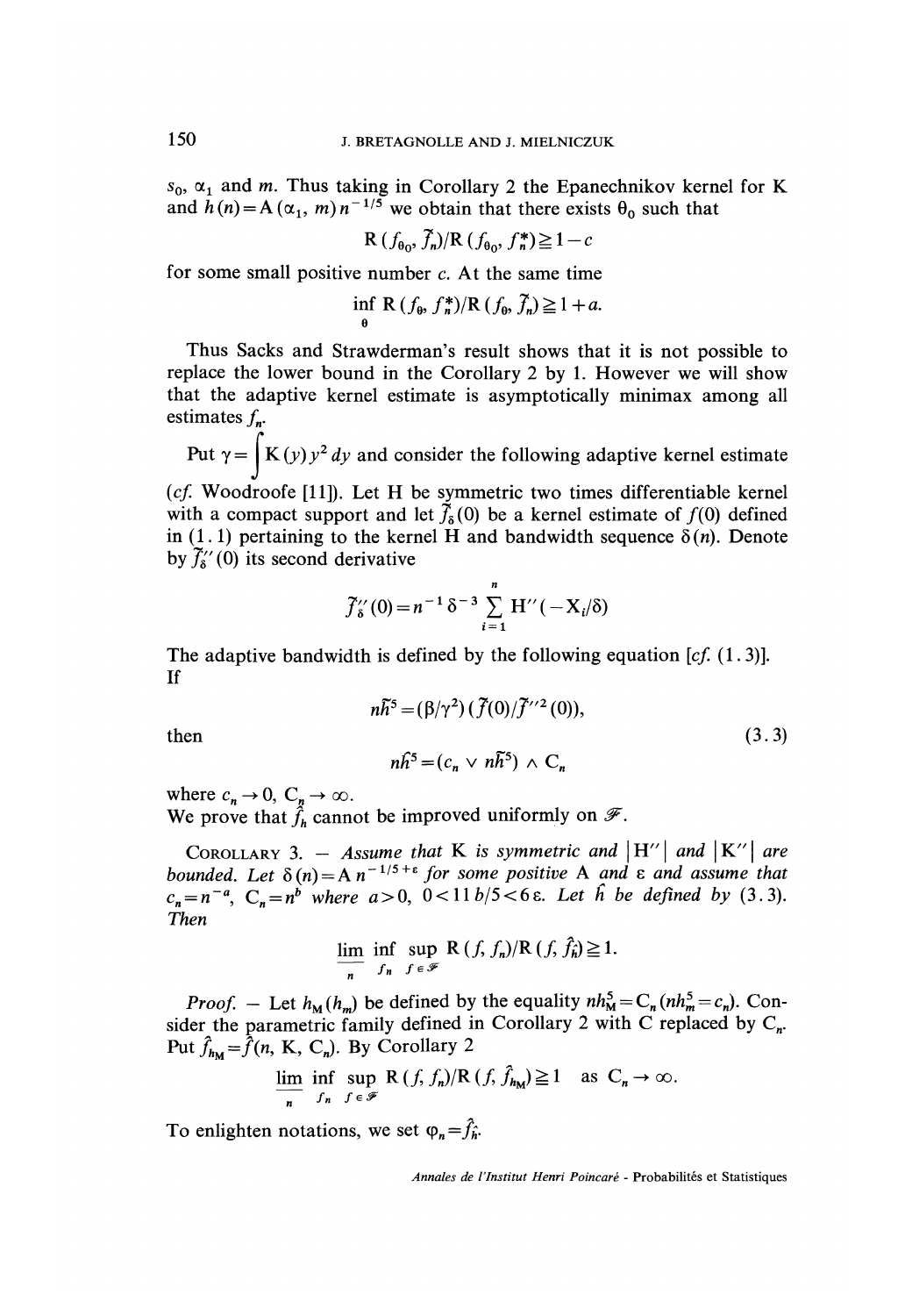Now it sufficies to show that

$$
\lim_{n} \sup_{\theta} \left| R(f_{\theta}, \varphi_{n}) - R(f_{\theta}, \hat{f}_{h_{\text{M}}} ) \right| / R(f_{\theta}, \hat{f}_{h_{\text{M}}} ) = 0
$$

which follows from

$$
\lim_{n} \sup_{\theta} E(\varphi_n - \hat{f}_{h_M})^2 / R(f_{\theta}, \hat{f}_{h_M}) = 0.
$$
 (3.4)

*Proof of* (3.4). - Observe that in view of (2.5)

$$
\inf_{\theta} \mathbf{R} (f_{\theta}, \hat{f}_{h_{\mathbf{M}}}) \geq c C_n^{-1/5} n^{-4/5} \text{ for some } c > 0;
$$

thus it suffices to show that

$$
E_{\theta}(\varphi_n - \hat{f}_{h_M})^2 = o(C_n^{-1/5} n^{-4/5})
$$
\n(3.5)

uniformly in  $\theta$ . Since | K | is bounded by  $\alpha$  we have

$$
E_{\theta}(\varphi_n-\hat{f}_{h_M})^2\leqq 4\alpha^2\,h_m^{-2}\,P_{\theta}(\hat{h}\neq h_M).
$$

Further

$$
P_{\theta}(\hat{h} \neq h_{M}) \leq P_{\theta}(\tilde{f}(0) < 1/2) + P_{\theta}(\tilde{f}^{\prime\prime}(0)^{2} > (2C_{n})^{-1})
$$

and observe that twofold integration by parts yields

$$
E_{\theta}\widetilde{f}_{\delta}^{\prime\prime}(0)=\delta^{-1}\int f_{\theta}^{\prime\prime}(y) H(y/\delta) dy
$$

and substituting  $f_0''(x) = (\beta - h_M)^{-1/2} \theta h_M^{-5/2} K''(x/h_M)$  for small x we obtain that the above integral is of the form

$$
(\beta - h)^{-1/2} \theta h_M^{-3/2} \delta^{-1} \int K^{\prime\prime}(y) H(y h_M/\delta) dy.
$$

Expanding H around 0 and using the fact that  $\int K''(y) dy = 0$  and K" is symmetric we obtain that the above integral is of order  $(C_n h_M/n)^{1/2} \delta^{-3}$ . Thus it is easy to see that a condition

$$
C_n^{2+1/5}/n^{6\epsilon} \to 0
$$

implies that

$$
\sup_{\theta} (E_{\theta} \tilde{f}^{\prime\prime}(0))^2 = o(C_n^{-1}).
$$
\n(3.6)

Analogously we obtain that

$$
E_{\theta}\tilde{f}_{\delta}(0) = 1 + O\left(\theta h_{\mathbf{M}}^{5/2} / \delta^3\right) = 1 + o(1)
$$
 (3.7)

provided that

$$
C_n^2 = o\left(n^{4/5+6\epsilon}\right).
$$